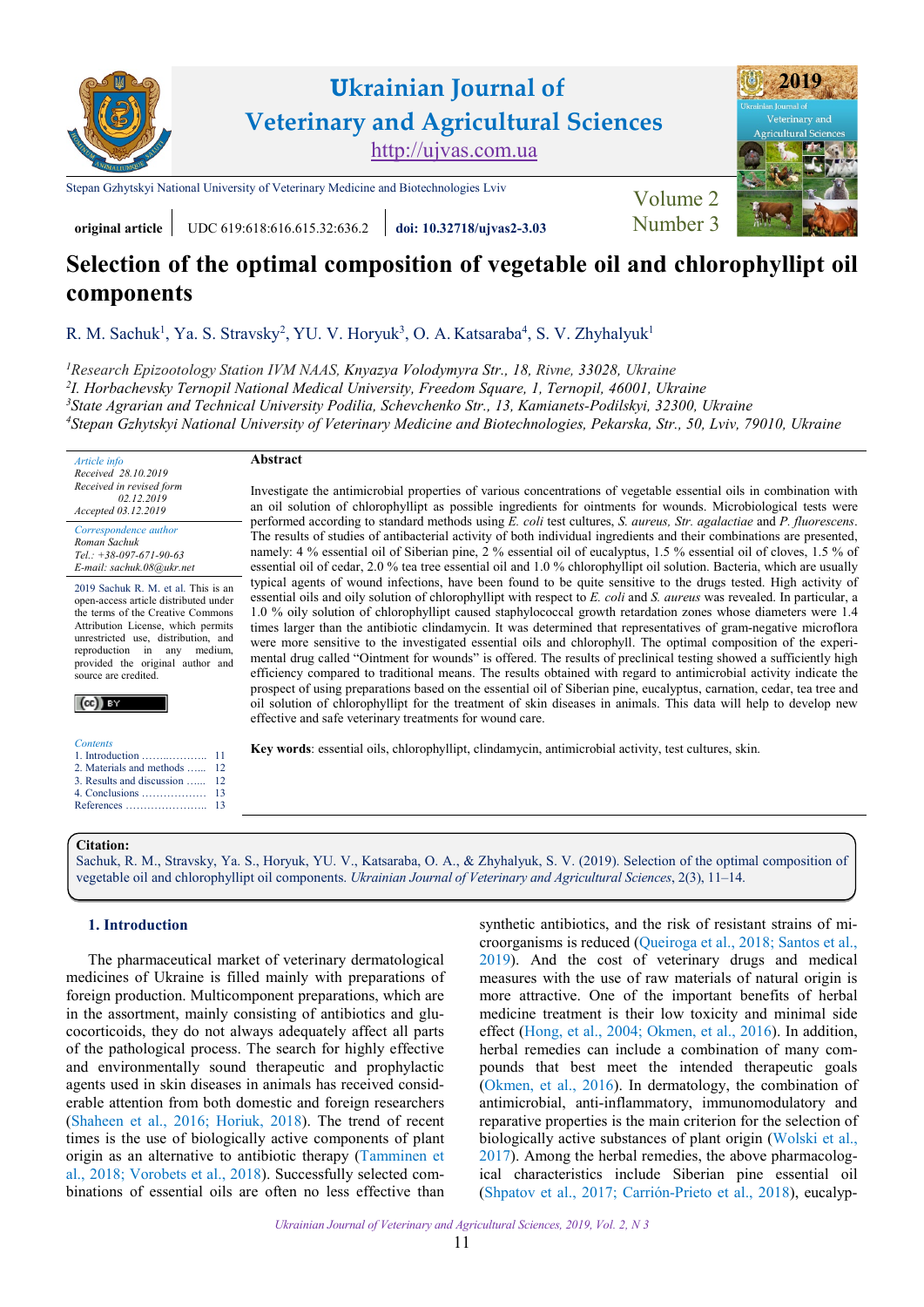<span id="page-1-0"></span>tus [\(Harkat-Madouri et al., 2015;](#page-3-0) [Adnan, 2019\)](#page-3-0), carnations ([Santa Packyanathan & Prakasam, 2017\)](#page-3-0), cedar ([Bennouna](#page-3-0) [et al., 2018\)](#page-3-0), tea tree ([Smith et al., 2014;](#page-3-0) [Li et al., 2016\)](#page-3-0) and chlorophyll. This was the basis for a more detailed study of them and the creation of an experimental drug in the form of ointments. It was important to find the optimal formulation of ointment, the concentration of active substances.

**The goal of the work.** Investigate the antimicrobial properties of various concentrations of vegetable essential oils in combination with an oil solution of chlorophyllipt as possible constituents of ointments for wounds.

#### **2. Materials and methods**

Laboratory preclinical tests for the selection of the optimal composition of the preparations were carried out in the laboratory of experimental and analytical methods of research of the Epizootology Research Institute of the Institute of Nautical Sciences, microbiological studies – in the laboratory of veterinary sanitary and animal products expertise of the Ternopil Research Institute.

Various amounts of essential oils of Siberian pine (Oleum Pini), eucalyptus (Oleum Eucalypti), carnations (Oleum Caryophyllata), cedar (Oleum Cup) were introduced into the ointment base (50 %, which is made on the basis of PEG-400: PEG-1500), a tea tree (Oleum malaleuca alternifolia) and an oil solution of chlorophyllipt (Extractum chlorophyllipt, manufactured by Leko Style, Russia) containing a mixture of chlorophylls from eucalyptus leaves. Clincamycin ointment (Akrikhin CFC, Russia) containing a semisynthetic antibiotic clindamycin from the lincosamide group was used as a reference comparator in preclinical studies.

Determination of the minimum bactericidal concentration on planktonic microorganisms was performed according to standard methods ([European committee on antimicro](#page-3-0)[bial susceptibility…, 2015;](#page-3-0) [2017](#page-3-0)) using the test cultures of the following microorganisms: gram-negative bacteria Escherichia coli strain No. 078 (T. Escherich 1885) and Pseudomonas fluorescens ATCC 13525 (gram 1840) positive Staphylococcus aureus strain No. 209-P (Rosenbach 1884) and Streptococcus agalactiae (field strain isolated from cows with mastitis). Streptococcus Selective Agar medium (HiMedia, India) was used to isolate streptococci. The cultivation was carried out at 37 °C, and the results were evaluated after 24–48 hours. The identification of pure cultures was performed according to the morphological, tinctorial, cultural, biochemical properties described in the bacterial determinant.

To determine the sensitivity of planktonic microorganisms to the preparations were prepared suspensions of pure cultures, sieved suspensions in Petri dishes with MPA, using a punch No. 10 made in MPA wells and filled them with experimental samples of ointments. Petri dishes were incubated in a thermostat for 24 hours at 37 °C, then visually evaluated the result by the diameter of the growth retardation of the microorganisms around the well. Up to 15 mm in diameter, microorganisms were considered to be practically insensitive, 16 to 20 mm were moderately sensitive, 21 to 25 mm were sensitive, 26 mm or more were highly sensitive to drug action.

Statistical processing of the results was performed by variational statistics methods using Statistica 6.0 (StatSoft Inc., USA). Nonparametric research methods were used (Wilcoxon, Mann – Whitney criteria). The arithmetic mean (x), standard error of the mean (SE) was determined. The difference between the two averages was considered statistically significant at  $* - P < 0.05$ ;  $** - P < 0.01$ ;  $*** - P < 0.001$ .

#### **3. Results and discussion**

Analysis of the effects of the test samples on bacterial test cultures showed that at concentrations  $\geq 3.0$  % for Siberian pine oil,  $\geq 2.0$  % for eucalyptus and  $\geq 1.5$  % for carnation, cedar and tea tree, the ointment forms of the drugs reveal only background antistaphylococcal activity. Increasing the concentration of the preparations from 1.5 to 2.0 % for the essential oil of tea tree, from 4 % for pine anthrax and from 2.0 % for eucalyptus, carnation, cedar contributes to the increase in the level of antistaphylococcal activity of the studied samples, as well as to broadening the spectrum their antimicrobial action (Table 1).

Used as a sample comparison with the antibiotic ointment clindamycin was effective against Escherichia coli, the growth retardation zone was  $24.0 \pm 0.71$  mm; moderately effective for staphylococcus (19.3  $\pm$  1.08 mm) and streptococcus (18.7  $\pm$  0.41 mm), ineffective for the causative agent of pseudomonosis  $(13.7 \pm 2.48 \text{ mm})$ .

In the next stage of the research, samples were tested containing minimal effective concentrations of essential oils for the test microorganisms in different combinations with an oil solution of chlorophyll. The following ingredients were found to be optimal: 4 % of Siberian pine essential oil, 2 % of eucalyptus and tea tree, 1.5 % of cloves and cedar, and 1.0 % of oily solution of chlorophyllipt, the rest being ointment. The bactericidal activity of the test specimens against Escherichia coli and cocci was 1.25 times higher than the results obtained for the comparison drug – ointment with the semi-synthetic antibiotic Clindamycin. Our experimental composition was called "Ointment for Wounds".

Comparative analysis of the antimicrobial activity of the experimental drug, called "Ointment for wounds" showed that the growth retardation zones for *E. coli* and *S. aureus* test cultures under the action of essential oils and chlorophyllipt oil solution were twice larger than under the comparison drug "Clindamycin 2 % ointment" ( $P \le 0.05$ ) (Fig. 1). Growth retardation zones of test cultures *Str. agactactiae* and *P. fluorescens* were almost one and a half times larger than clindamycin-based ointment and were  $(16.8 \pm 0.55)$  and  $(12.1 \pm 0.55)$  mm, respectively.

Thus, the combination of biologically active compounds of vegetable origin, namely 4 % Siberian pine essential oil, 2 % eucalyptus essential oil, 1.5 % clove essential oil, 1.5 % cedar essential oil, 2.0 % tea tree oil and 1.0 % oily solution of chlorophyllipt has clear antimicrobial properties. These essential oils also have an anti-inflammatory, antifungal action, promote healing of wounds, which became the basis for their inclusion in the experimental drug under the trade name "Ointment for Wounds". For traditional drug "Clindamycin 2 % ointment", which is currently used in veterinary practice, such properties are not characteristic.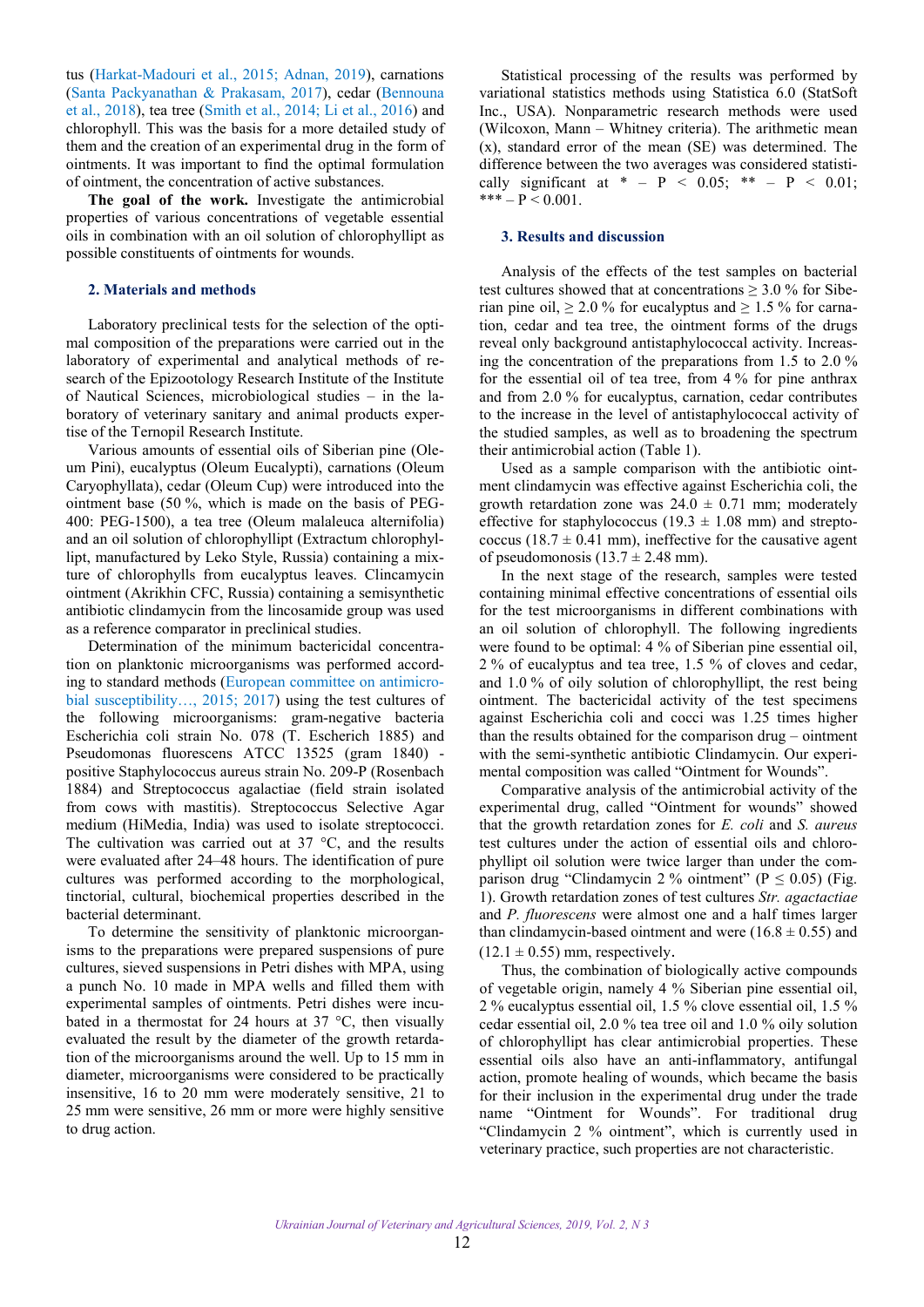| No Sample      | Content of         | Growth retardation zone, mm   |                               |                      |                 |
|----------------|--------------------|-------------------------------|-------------------------------|----------------------|-----------------|
|                | active substance,% | E. coli                       | S. aureus                     | Str. agalactiae      | P. fluorescens  |
|                |                    |                               | Siberian pine essential oil   |                      |                 |
|                | 2.0                | $13.0 \pm 0.71***$            | $17.0 \pm 1.41$               | $17.0 \pm 0.71$      | $16.0 \pm 0.71$ |
| $\overline{c}$ | 3.0                | $19.0 \pm 0.71$ <sup>**</sup> | $17.3 \pm 1.47$               | $17.7 \pm 0.41$      | $17.7 \pm 0.41$ |
| $\overline{3}$ | 4.0                | $27.0 \pm 0.71^*$             | $26.0 \pm 0.71$               | $27.0 \pm 0.71***$   | $19.3 \pm 1.08$ |
|                |                    |                               | Eucalyptus essential oil      |                      |                 |
| $\overline{4}$ | 1.0                | $14.0 \pm 0.71***$            | $16.0 \pm 0.71$               | $11.3 \pm 1.08***$   | $13.0 \pm 1.41$ |
| 5              | 2.0                | $18.0 \pm 0.71$ <sup>**</sup> | $20.0 \pm 0.71$               | $18.0 \pm 0.71$      | $18.0 \pm 0.71$ |
|                |                    |                               | Clove essential oil           |                      |                 |
| 6              | 1.0                | $11.3 \pm 1.08***$            | $9.7 \pm 0.41***$             | $\theta$             | $10.0 \pm 0.71$ |
|                | 1.5                | $14.0 \pm 0.71***$            | $12.3 \pm 1.08$ <sup>**</sup> | $5.0 \pm 1.41^{***}$ | $14.0 \pm 1.41$ |
|                |                    |                               | Cedar essential oil           |                      |                 |
| 8              | 1.0                | $16.7 \pm 0.82$ **            | $13.3 \pm 1.47^*$             | $14.0 \pm 0.71$ **   | $12.7 \pm 1.08$ |
| 9              | 1.5                | $18.0 \pm 0.71$ <sup>**</sup> | $20.3 \pm 0.41$               | $18.3 \pm 0.41$      | $16.7 \pm 1.08$ |
|                |                    |                               | Tea rree essential oil        |                      |                 |
| 10             | 1.5                | $19.7 \pm 0.41***$            | $15.0 \pm 0.71^*$             | $10.0 \pm 0.71***$   | $\Omega$        |
| 11             | 2.0                | $22.7 \pm 1.08$               | $18.3 \pm 0.82$               | $16.7 \pm 0.41$      | $9.7 \pm 2.16$  |
|                |                    |                               | Chlorophyllipt oil solution   |                      |                 |
| 12             | 0.5                | $17.0 \pm 0.71***$            | $18.3 \pm 0.41$               | $16.0 \pm 0.71^*$    | $16.0 \pm 0.71$ |
| 13             | 1.0                | $26.7 \pm 1.78$               | $27.0 \pm 0.71$               | $24.0 \pm 0.71$      | $19.0 \pm 0.71$ |
|                |                    |                               | "Clindamycin"                 |                      |                 |
| 14 (control)   | 2.0                | $24.0 \pm 0.71$               | $19.3 \pm 1.08$               | $18.7 \pm 0.41$      | $13.7 \pm 2.48$ |

<span id="page-2-0"></span>**Table 1** Antimicrobial Activity of Different Concentrations of Essential Oils and Chlorophyllipt Oil,  $M \pm m$ ,  $n = 3$ 

*Note*:  $* - P < 0.05$ ;  $* - P < 0.01$ ;  $* - P < 0.001$  relative to control





## **4. Conclusions**

For the first time, a comparative study of the bactericidal action of essential vegetable oils of different composition, including 4 % of Siberian pine essential oil, 2 % of eucalyptus essential oil, 1.5 % of carnation essential oil, 1.5 % of cedar essential oil, 2.0 % of tea tree essential oil and 1.0 % of an oil solution of chlorophyllipt against standard test cultures of microorganisms. It was found that the bactericidal activity of our experimental drug under the conditionally named "Ointment for wounds" against *S. aureus* is twice higher ( $P \leq 0.05$ ), compared with ointment based on clindamycin. Representatives of gram-negative microflora, in particular *E. coli* and *P. fluorescens*, were also very sensitive to it. The results of the antimicrobial activity of the

experimental ointment based on the essential oil of Siberian pine, eucalyptus, carnation, cedar, tea tree and chlorophyllipt testify to the prospect of using herbal preparations for the treatment of skin diseases. After complete completion of preclinical and clinical trials, the drug with the proposed composition, it is advisable to introduce into production and veterinary practice.

## **References**

[Adnan, M. \(2019\). Bioactive potential of essential oil extracted](http://www.phytojournal.com/archives/2019/vol8issue1/PartD/7-6-453-244.pdf)  from the leaves of *Eucalyptus globulus* (Myrtaceae). *Journal of Pharmacognosy and Phytochemistry*, 8(1), 213–216. http://www.phytojournal.com/archives/2019/vol8issue1/PartD/ 7-6-453-244.pdf.